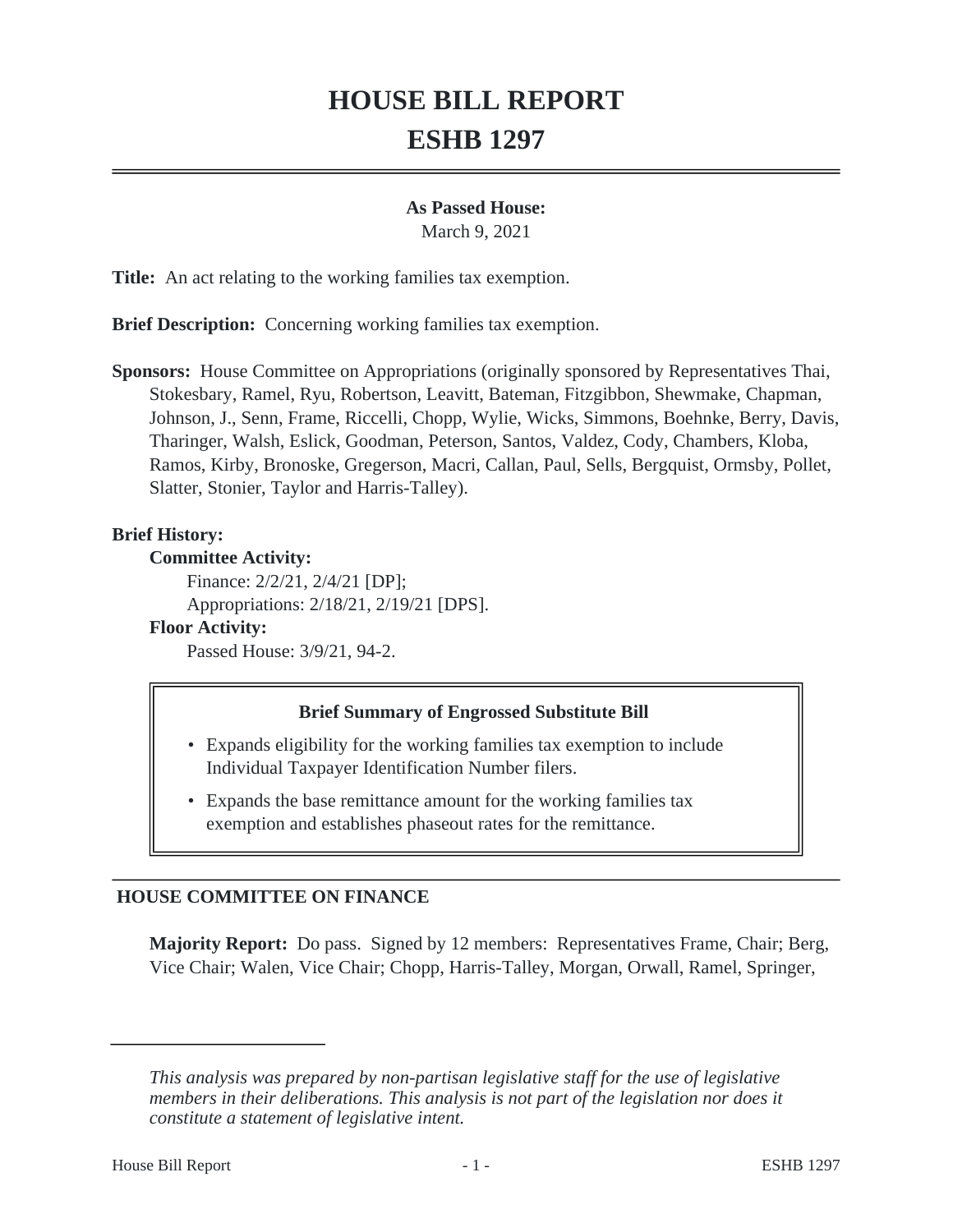Stokesbary, Thai and Wylie.

**Minority Report:** Do not pass. Signed by 4 members: Representatives Orcutt, Ranking Minority Member; Dufault, Assistant Ranking Minority Member; Chase and Vick.

**Minority Report:** Without recommendation. Signed by 1 member: Representative Young.

**Staff:** Rachelle Harris (786-7137).

# **HOUSE COMMITTEE ON APPROPRIATIONS**

**Majority Report:** The substitute bill be substituted therefor and the substitute bill do pass. Signed by 28 members: Representatives Ormsby, Chair; Bergquist, Vice Chair; Gregerson, Vice Chair; Macri, Vice Chair; Stokesbary, Ranking Minority Member; Chambers, Assistant Ranking Minority Member; Corry, Assistant Ranking Minority Member; MacEwen, Assistant Ranking Minority Member; Boehnke, Caldier, Chandler, Chopp, Cody, Dolan, Fitzgibbon, Frame, Hansen, Harris, Jacobsen, Johnson, J., Lekanoff, Pollet, Ryu, Senn, Springer, Stonier, Sullivan and Tharinger.

**Minority Report:** Without recommendation. Signed by 5 members: Representatives Dye, Hoff, Rude, Schmick and Steele.

**Staff:** Jessica Van Horne (786-7288).

# **Background:**

# Earned Income Tax Credit.

The Earned Income Tax Credit (EITC) is a federal refundable tax credit for individuals with low to moderate income. Qualified individuals receive a credit on their federal tax return. The size of an individual's benefit from the EITC depends on the recipient's income, marital status, and number of children. The credit amount is a fixed percentage of earnings that increases with each dollar earned until it reaches a maximum level and then begins to phase out at higher income levels. The EITC is refundable, meaning it can exceed an individual's income tax liability.

To be eligible for the federal EITC, an individual must either be of any age and have at least one qualifying child or be between the ages of 25 to 64 with no qualifying children. Claimants must be either a United States citizen or a resident alien and have a valid Social Security number (SSN). For the purposes of the EITC, "earned income" includes wages, salaries, tips, and other employee compensation, plus net earnings from self-employment for the taxable year. A person is not eligible for the EITC if their aggregate amount of disqualified income such as interest, dividends, or capital gain income exceeds \$3,500 in the taxable year.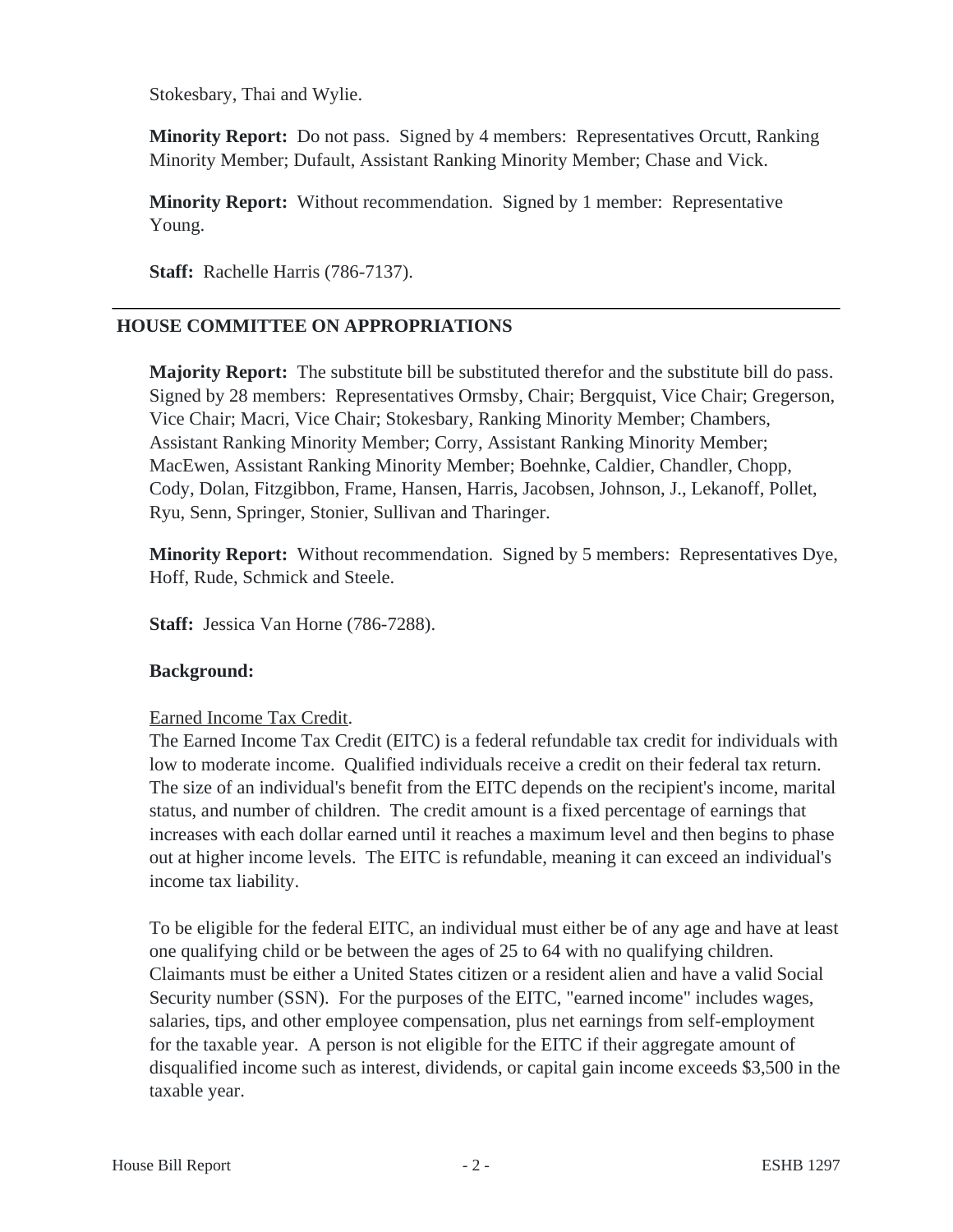For tax year 2020, in order to qualify for the EITC, an individual's adjusted gross income (AGI) must be less than:

- \$15,820 (\$21,710 for married filing jointly) with no qualifying children;
- \$41,756 (\$47,646 for married filing jointly) with one qualifying child;
- \$47,440 (\$53,330 for married filing jointly) with two qualifying children; or
- \$50,594 (\$56,844 for married filing jointly) with three or more qualifying children.

## Working Families Tax Exemption.

In 2008 the Legislature enacted a state-level benefit program called the Working Families Tax Exemption (WFTE) that was based in part on the federal EITC program. The state exemption is modeled as a sales and use tax remittance program. To be eligible, a person must have paid Washington state and local sales and use taxes, received a federal EITC benefit, have been a resident of Washington for more than 180 days for the year in which the exemption is claimed, and apply to the Department of Revenue (DOR) for the remittance.

For remittances made in 2011 and thereafter, the remittance for the prior year is equal to the greater of 10 percent of the credit granted from the EITC or \$50.

The exemption program is under the administrative purview of the DOR, and is required to be authorized in the state operating budget act before any exemption benefits may be paid. The program has never been fully funded or authorized in an enacted state operating budget.

#### Individual Taxpayer Identification Number.

An Individual Taxpayer Identification Number (ITIN) is an identification number used by the Internal Revenue Service (IRS) in the administration of tax laws. It is a tax processing number only available for certain nonresident and resident aliens, their spouses, and dependents who cannot get an SSN. It is issued either by the Social Security Administration (SSA) or by the IRS. An SSN is issued by the SSA whereas all other ITINs are issued by the IRS.

#### **Summary of Engrossed Substitute Bill:**

Individuals who file taxes using an ITIN in lieu of an SSN are added to those who qualify for the state WFTE program. The requirement that a person must have been granted a federal EITC is removed. The remittance of 10 percent of the granted EITC is eliminated.

A new base remittance amount for the state WFTE program is established as follows:

- \$500 for eligible persons with no qualifying children;
- \$650 for eligible persons with one qualifying child;
- \$800 for eligible persons with two qualifying children; or
- \$950 for eligible persons with three or more qualifying children.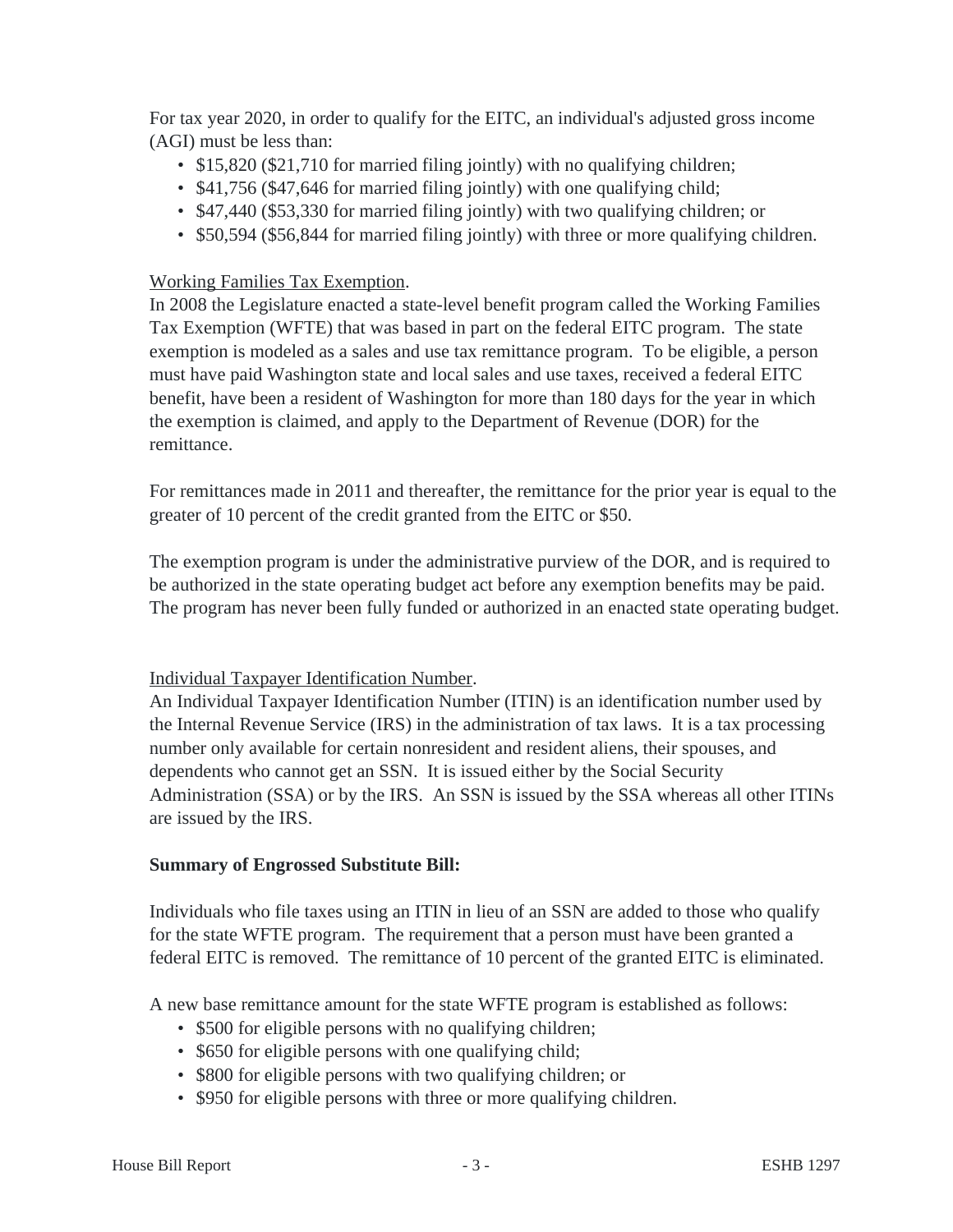The minimum credit for qualifying persons is \$50.

The base remittance amount for the WFTE is reduced by varying percentages beginning at particular income levels that vary based on the number of qualifying children:

- For eligible persons with no qualifying children, beginning at \$2,500 of income below the federal maximum AGI, the base remittance is reduced by 18 percent per additional dollar of income until the minimum credit amount is reached.
- For eligible persons with one qualifying child, beginning at \$5,000 of income below the federal maximum AGI, the base remittance is reduced by 12 percent per additional dollar of income until the minimum credit amount is reached.
- For eligible persons with two qualifying children, beginning at \$5,000 of income below the federal maximum AGI, the base remittance is reduced by 15 percent per additional dollar of income until the minimum credit is reached.
- For eligible persons with three or more qualifying children, beginning at \$5,000 of income below the federal maximum AGI, the base remittance is reduced by 18 percent per additional dollar of income until the minimum credit is reached.

To receive a remittance, eligible persons must apply to the DOR. Receipt of the remittance may not be used in eligibility determinations for any state income support programs or in making public charge determinations.

Beginning in 2024 and annually thereafter, remittance amounts will be adjusted for inflation based on changes in the consumer price index. The DOR must design and implement a public information campaign to inform eligible persons of the existence of the working families tax exemption.

# **Appropriation:** None.

**Fiscal Note:** Available.

**Effective Date:** The bill takes effect 90 days after adjournment of the session in which the bill is passed.

# **Staff Summary of Public Testimony (Finance):**

(In support) The WFTE has previously not been prioritized by this state, but there is so much support for expanding and implementing this program. This bill is focused on helping working people who often work multiple jobs and are important consumers supporting our economy. We should prioritize working families in our path to economic recovery. People of color would account for nearly 40 percent of eligible households under this program. This would help low income families with the ability to pay off debt and buy healthy food. This bill would be an important lifeline for so many people during difficult economic times. Low-income families pay a disproportionate amount of their income in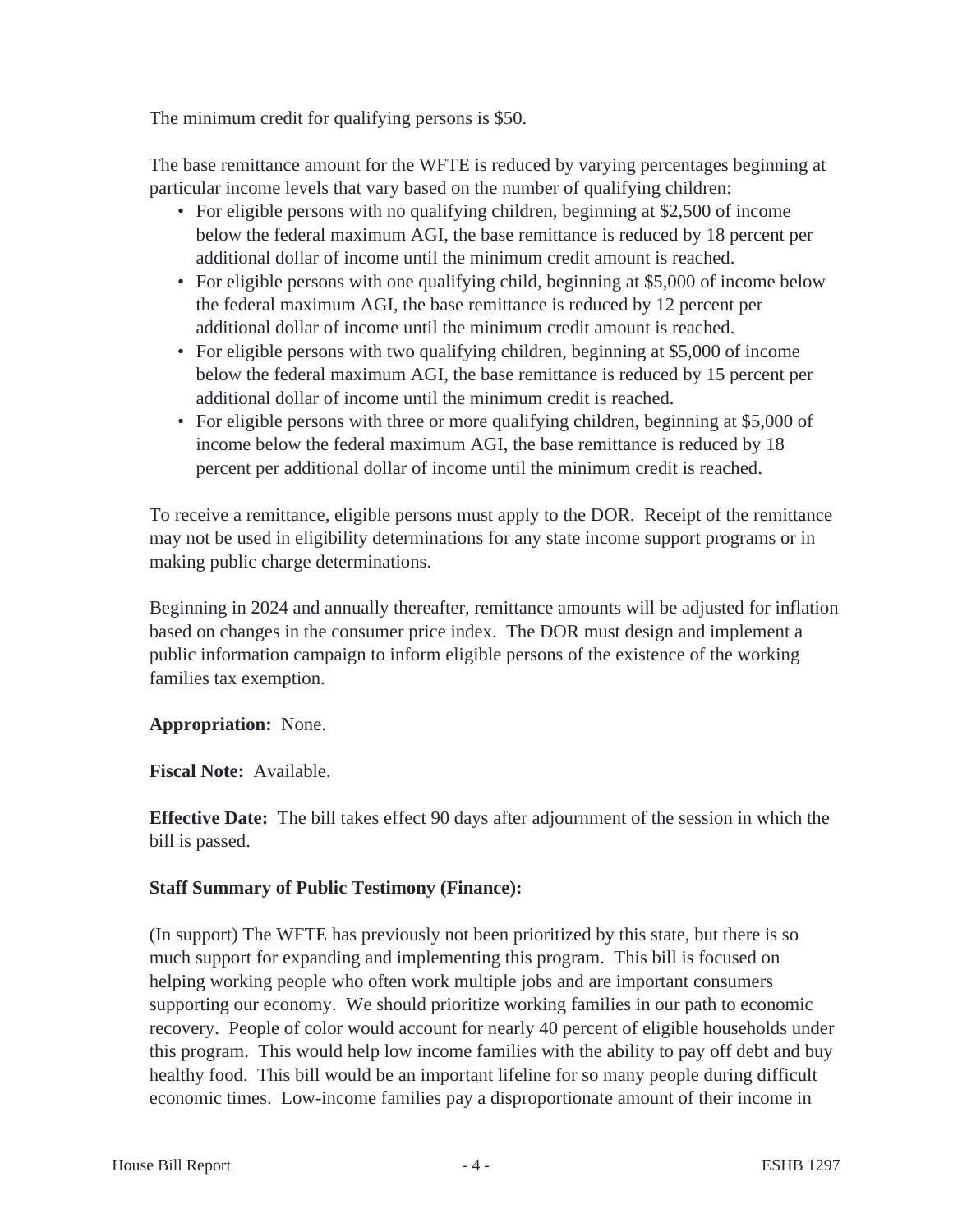taxes, and the amount of refunds available under this proposal would open many opportunities to those households. Reliance on food banks is on the rise in this state, and direct cash assistance can help with people who do not qualify for other government benefits. Working people, immigrants, the disabled, and others most impacted by the pandemic are struggling more than ever. Everyone pays sales tax regardless of citizenship status. Those who file taxes using ITINs pay taxes and pay for benefits that they never receive. Limited financial resources can entrap people in abusive relationships, and providing more access to cash gives survivors more choices and resources such as the ability to travel away from their abusers, mental health treatment, and other necessary items. People all over the state are struggling to make ends meet. This tax credit would help struggling families to pay for basic necessities, rent, and health care. Our current tax system is neither fair nor equitable. Taxes include both social policy and economic policy, and our current tax policy fails when looked at from both perspectives. If we pass this without additional funding, it will just be taking money away from other supportive programs. This is an important opportunity to make good on promises made 13 years ago. This would reach kids and rural communities in the state at very high rates.

## (Opposed) None.

# **Staff Summary of Public Testimony (Appropriations):**

(In support) The Working Families Tax Exemption (WFTE) program will help families with rent, utilities, and other mounting expenses. While there would be costs to the state to administer the program, the benefits for working class families would be significant. Many low-income families are under economic strain due to the pandemic. The federal government has been slow to act to provide additional stimulus funding. Funding the WFTE is one way for the state to act. The program is vital for our state's economic recovery. Programs like the WFTE have shown a stimulative effect. The WFTE recipients will spend the remittances they receive within their communities and at local businesses. Funding the WFTE presents an opportunity to change the narrative around providing welfare, which has historically been tied to harmful stereotypes.

The changes in the bill improve upon the original program as it was enacted in 2008. Including individuals who use an Individual Tax Identification Number (ITIN) is an especially positive change, as it allows all taxpayers to access the program. Individuals using an ITIN pay state and federal taxes but are generally excluded from benefit programs. The WFTE will help ITIN filers pay for basic expenses. Because of Washington's tax code, low-income residents, including ITIN filers, pay a higher proportion of their income in taxes than other residents. All residents, including ITIN filers, should have equal access to relief.

#### (Opposed) None.

**Persons Testifying (Finance):** Representative Thai, prime sponsor; Alexander